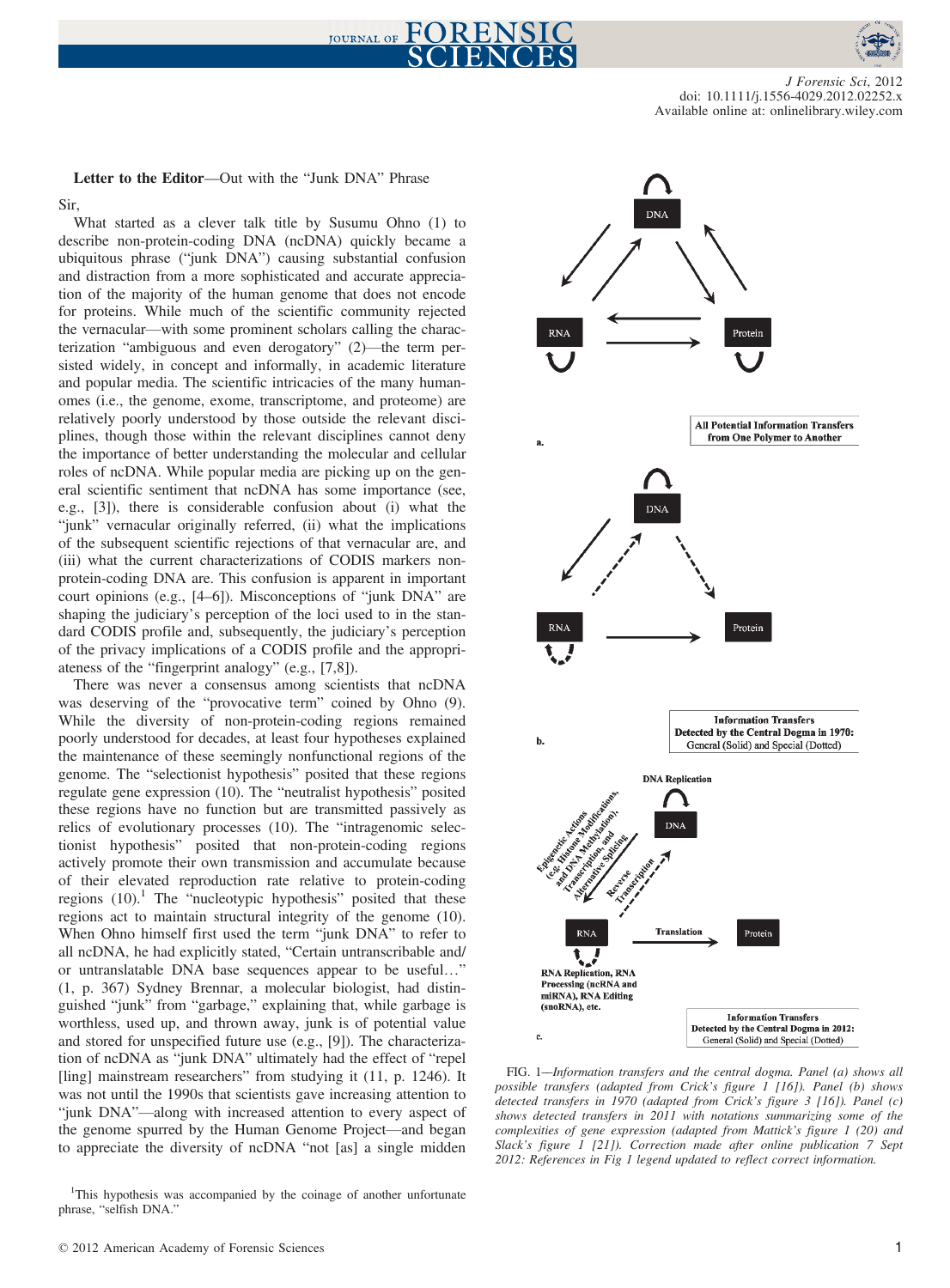## 2 JOURNAL OF FORENSIC SCIENCES

TABLE 1––Summary of non-protein-coding genomic elements.

| Non-Protein-Coding Genomic Element |                                                     |              | <b>Brief Description</b>                                                                                                                                                                                                                                                                                                                |  |
|------------------------------------|-----------------------------------------------------|--------------|-----------------------------------------------------------------------------------------------------------------------------------------------------------------------------------------------------------------------------------------------------------------------------------------------------------------------------------------|--|
| Transcription regulatory elements  |                                                     |              | Molecular elements considered typical of gene structure, such as promoters,<br>enhancers, and intronic splicing signals (21)                                                                                                                                                                                                            |  |
| Introns                            |                                                     |              | Segments of DNA located within genes that interrupt or separate exons<br>from one another                                                                                                                                                                                                                                               |  |
| 5' and 3' untranslated regions     |                                                     | <b>UTRs</b>  | Transcribed DNA sequences preceding (5' UTR) and following (3' UTR)<br>coding sequences containing regulatory elements, such as binding sites<br>for microRNAs (miRNAs), and polyadenylation signals (22)                                                                                                                               |  |
| RNA-specifying genes               | MicroRNAs                                           | miRNAs       | Destabilize or inhibit the translation of targeted mRNAs; 19–25 nucleotides<br>in length $(23)$                                                                                                                                                                                                                                         |  |
|                                    | <b>Transfer RNAs</b>                                | tRNAs        | Facilitate translation by transporting specific amino acids to the ribosome;<br>$c. 80$ nucleotides in length $(23)$                                                                                                                                                                                                                    |  |
|                                    | Ribosomal RNAs                                      | rRNAs        | Facilitate the movement of tRNAs along the mRNA during translation;<br>4 types (18S, 28S, 5.8S, and 5S) (23)                                                                                                                                                                                                                            |  |
|                                    | Spliceosomal RNAs                                   | snRNAs       | Facilitate the processing of pre-mRNAs (i.e., help splice introns that are<br>not self-splicing); 5 types $(U1, U2, U4, U5, and U6)$ $(23)$                                                                                                                                                                                             |  |
|                                    | Small Nucleolar RNAs                                | snoRNAs      | Facilitate posttranscription modifications of rRNAs,<br>tRNAs, and snRNAs; 2 types (H/ACA box and C/D)<br>box $(23)$                                                                                                                                                                                                                    |  |
|                                    | Piwi-Interacting RNAs                               | piRNAs       | Protect the integrity of the genome in germline cells during spermatogenesis;<br>$26-34$ nucleotides in length $(23)$                                                                                                                                                                                                                   |  |
|                                    | RNAse P/MRP genes                                   |              | Process tRNA and rRNA precursors (23)                                                                                                                                                                                                                                                                                                   |  |
|                                    | Long noncoding RNAs                                 | lncRNAs      | $c. 200+$ nucleotides in length, such as XIST, which silences an<br>X chromosome during X-inactivation (23)                                                                                                                                                                                                                             |  |
| Repeat elements                    | Satellite DNA                                       |              | DNA sequences often near centromeres and telomeres $\alpha$ -satellite or<br>alphoid DNA, a 171-bp sequence that is repeated in tandem and<br>clustered at the centromeres of all chromosomes. Repeat size of satellite<br>DNA may be between 2 and 2000 bp and the size of the repeat array<br>may be greater than $1000$ bp $(10,21)$ |  |
|                                    | Minisatellites or Variable<br>Number Tandem Repeats | <b>VNTRs</b> | Repeat units of $10-200$ bp clustered into repeat arrays of $10-100$ units<br>Found near the telomeres (the terminal ends of chromosomes), but are<br>also distributed across the chromosomes (10,21)                                                                                                                                   |  |
|                                    | Microsatellites or Short<br><b>Tandem Repeats</b>   | <b>STRs</b>  | Repeat units of $2-5$ bp arranged in arrays of $10-100$ units $(10,21)$                                                                                                                                                                                                                                                                 |  |
|                                    | Short Interspersed Nucleotide<br>Elements           | <b>SINEs</b> | $c. 1,500,000$ copies of SINEs present in the genome account for more than<br>$10\%$ of the genome $(10,24)$                                                                                                                                                                                                                            |  |
|                                    | Long Interspersed Nucleotide<br>Elements            | <b>LINEs</b> | c. 850,000 copies of LINEs present in the genome, account for roughly<br>one-fifth of the genome $(10,24)$                                                                                                                                                                                                                              |  |
|                                    | Retrovirus-like Elements                            |              | $c. 450,000$ copies present in the genome $(24)$                                                                                                                                                                                                                                                                                        |  |
|                                    | Transposons                                         |              | $c. 300,000$ copies present in the genome $(24)$                                                                                                                                                                                                                                                                                        |  |
| Pseudogenes                        |                                                     |              | Exhibit similarity to genes but lack introns and promoters and contain<br>poly-A tails. Most pseudogenes have lost the ability to be transcribed<br>(10,21,25)                                                                                                                                                                          |  |

heap...but [as] a complex mix of different types of DNA, many of which are vital…" (12, p. 608). Table 1 provides a summary of non-protein-coding elements of the genome.

The "-omic revolutions" that are dramatically and rapidly changing our understanding of the genome have not called into question the central dogma per se (as shown in Fig. 1), although they have certainly nuanced it by stressing the importance of noncoding function and have also challenged the conceptualization and definition of a "gene" (e.g., [13]). The components and physical boundaries of genes are no longer clear and discrete. Genes are more than just exons stitched together during transcription and subsequently translated into proteins. For example, in different contexts different combinations of exons may be used rather than all of them. Accordingly, the definition of a gene has been broadened to encompass not only the exonic sequence but also introns and intronic splicing sites, as well as promoters, enhancers, and other cis- and trans-regulatory elements (i.e., the factors located close to and far from the exons, respectively) that contribute to known phenotypes or functions. With the term "gene" increasingly being used to specify not only DNA sequences that encode proteins but also DNA sequences that do not encode protein but do specify RNA transcripts with

known function, the term may be increasingly confusing to nonscientists and may be of diminishing operational value to scientists (see, e.g., [13]). With this in mind, we can leave the "junk" vernacular behind and refocus our attention to the current understanding of the human genome's structure and function and, specifically, how the standard and recommended CODIS markers (14,15) are characterized within this context.

Armed with the scientific and technological advances of the last 40–50 years, scientists in 2012 are able to better appreciate the complexities of the informational transfers articulated in 1958 as "the central dogma." (Coincidentally, despite over-generalizations and an array of distinct ideas attributed to it, "the central dogma"—as clarified by Francis Crick in 1970—did not stipulate that information transfer was only and always transferred from DNA to RNA to protein, did *not* stipulate that RNA lacked function aside from encoding proteins and "sa[id] nothing about control mechanisms" or gene expression [16, p. 562]). The diverse origins, characteristics, functions, and evolution of non-protein-coding regions of the genome are given increasing attention as scientists move beyond a simple Mendelian (one gene-one trait or disease) model and seek a more holistic understanding of human inheritance. This increased appreciation for